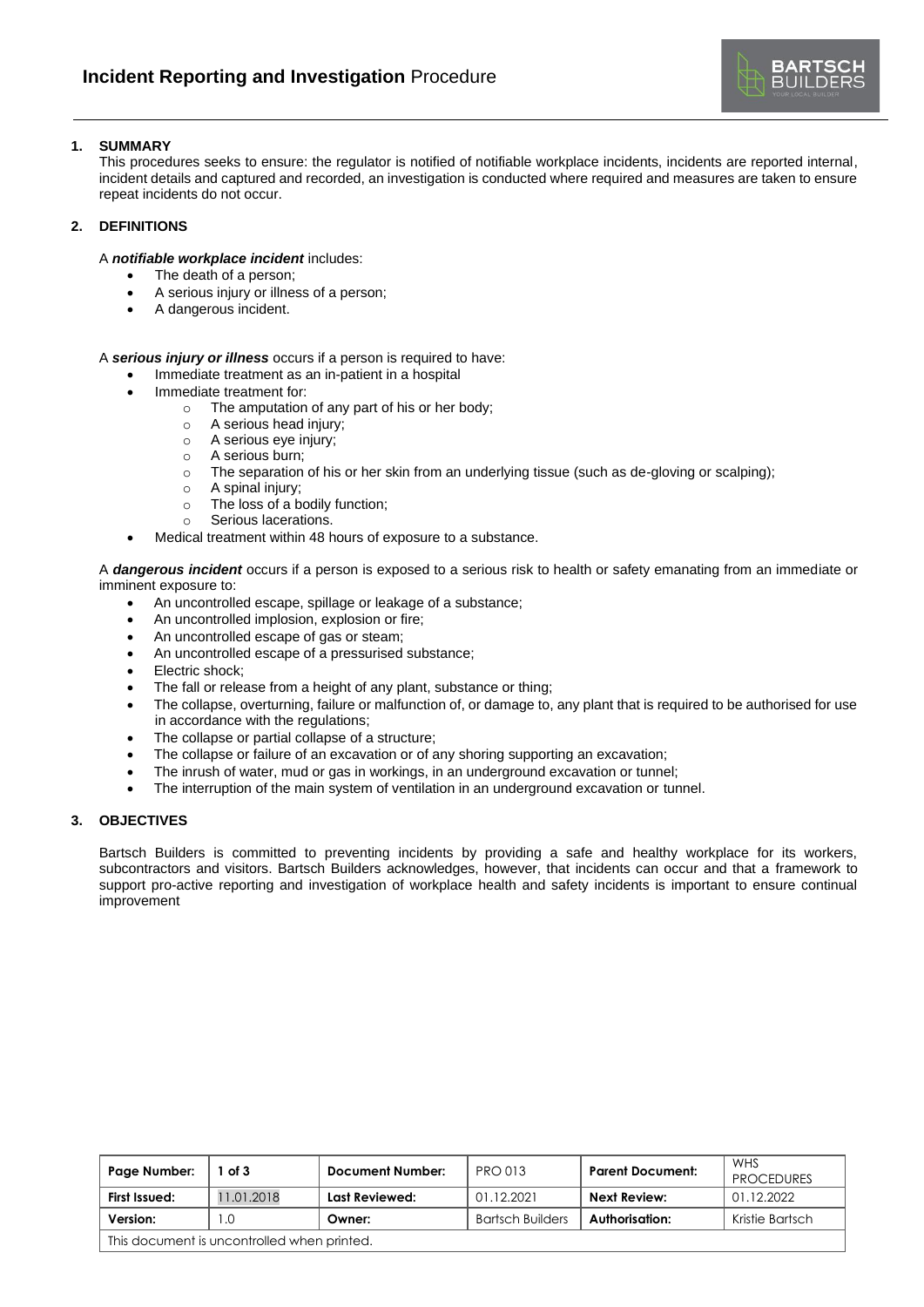

# **4. RESPONSIBILITIES**

| <b>POSITION</b>               | <b>RESPONSIBILITY</b>                                                                                                                                                                                   |  |  |
|-------------------------------|---------------------------------------------------------------------------------------------------------------------------------------------------------------------------------------------------------|--|--|
| Office Manager                | Ensure this procedure is maintained to reflect Bartsch Builders expectations                                                                                                                            |  |  |
|                               | Ensure this procedure is communicated to employee (where relevant)                                                                                                                                      |  |  |
|                               | Notify client, where required                                                                                                                                                                           |  |  |
| Office Manager                | Assist the Director in maintaining and communicating the procedure                                                                                                                                      |  |  |
|                               | Notify regulator, where required                                                                                                                                                                        |  |  |
| <b>Project Supervisor</b>     | Ensure tasks \ activities \ operations are completed in compliance with this procedure                                                                                                                  |  |  |
| Employees / Sub<br>Contractor | Comply with the procedure and or any reasonable request by management unless it is<br>unsafe to do so.<br>Communicate any suggestion, errors, omissions associated with this procedure to<br>management |  |  |

#### **5. PROCEDURES \ PROCESS**

#### **Notifiable Incident**

If a notifiable workplace incident occurs as provided by Work Health and Safety Legislation, the Project Supervisor or Office Manager must immediately contact and report the incident to SafeWork SA by telephone and if required provide a written report.

The [Insert Position] or a representative will contact SafeWork SA on:

| Ph:        | 1300 365 255 or 08 8303 0400 |
|------------|------------------------------|
| Fax:       | $(08)$ 8303 0423             |
| Emergency: | 1800 777 209                 |

#### **Environmental notifiable incident**

Bartsch Builders may report a pollution incident to the EPA in the following ways:

| Ph:    | (08) 8204 2004 or 1800 623 445 (non-metropolitan callers) |
|--------|-----------------------------------------------------------|
| Fax:   | $(08)$ 8124 4670                                          |
| Email: | epainfo@epa.sa.gov.au                                     |

If Bartsch Builders is unsure whether an accident is actually a 'pollution incident', the Environmental Protection Agenda advise it is still best to contact them, and they will assist Bartsch Builders. Any person who is responsible for a pollution incident is required by law to notify the EPA as soon as possible. When working interstate, the Project Supervisor shall check the local state legislation to confirm the correct notification requirements for that jurisdiction prior to commencing works.

### **Incident Management**

Injured persons requiring medical treatment may be accompanied to the doctor, medical clinic or hospital as appropriate, by an Bartsch Builders representative.

An incident site must be maintained and not disturbed until all investigations (both internal and external) have been completed, however, this does not preclude any action:

- To assist an injured person;
- To remove a deceased person;
- To make the site safe or to minimise the risk of further incident;
- That is associated with a police investigation;
- For which an inspector gives permission.

| Page Number:                                | $2$ of $3$ | <b>Document Number:</b> | <b>PRO 013</b>          | <b>Parent Document:</b> | WHS<br><b>PROCEDURES</b> |
|---------------------------------------------|------------|-------------------------|-------------------------|-------------------------|--------------------------|
| First Issued:                               | 11.01.2018 | Last Reviewed:          | 01.12.2021              | <b>Next Review:</b>     | 01.12.2022               |
| Version:                                    | $\Omega$   | Owner:                  | <b>Bartsch Builders</b> | Authorisation:          | Kristie Bartsch          |
| This document is uncontrolled when printed. |            |                         |                         |                         |                          |